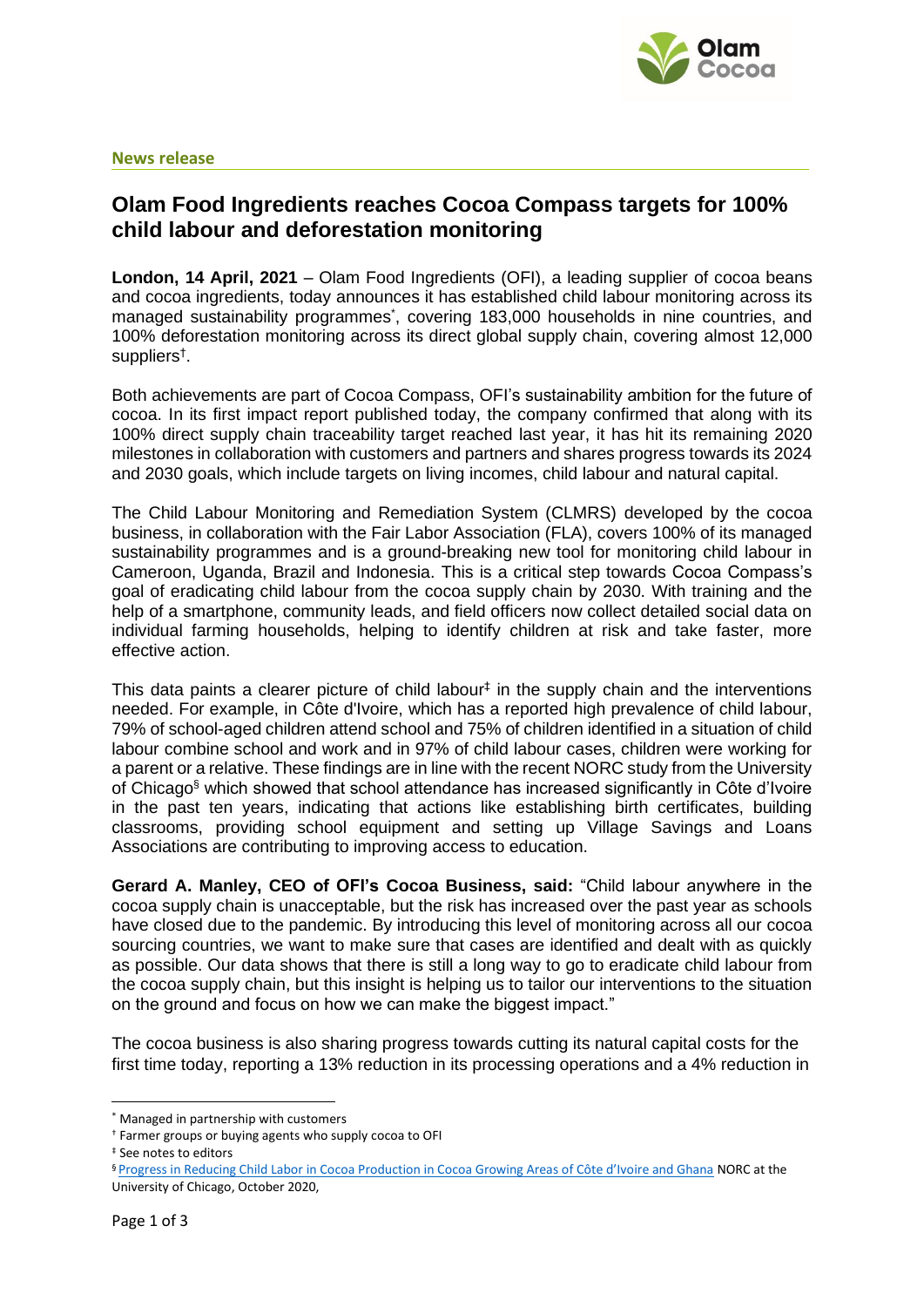its agriculture operations in the year 2019/20 compared to the previous year\*\*. By 2030, it aims to reduce natural capital costs by 30% across its global cocoa supply chain. The company is one step closer to achieving that goal after introducing satellite technology to map tree cover across its entire direct cocoa supplier network. Combining this data with historic deforestation rates, existing forest cover and national park boundaries, it can identify deforestation risk hotspots and take targeted action.

**Manley continued:** "Through the hard work of our teams and the support of our customers and partners, we have now achieved 100% traceability and 100% deforestation monitoring in our direct supply chain, and 100% child labour monitoring in all our managed sustainability programmes. This is just the beginning. The unprecedented level of data and insight at our fingertips will help us identify how and where to act to achieve our longer-term ambition of a professionalised and quality-focused cocoa supply chain, one where farmers are earning a living income, child labour is eliminated, and the natural world is protected."

The Cocoa Compass report also sets out OFI's work with Sustainable Food Lab, Global Living Wage Coalition (GLWC), the Anker Research Network and the Living Income Community of Practice to publish the first-ever living income reference values for Cameroon, Nigeria, and Papua New Guinea, as well as an updated Côte d'Ivoire level. These benchmarks will allow the cocoa business to determine the existing living income gaps in its direct cocoa supply chain and work towards its target for 150,000 farmers to be earning a living income by 2030.

All cocoa data collected by OFI, including child labour and deforestation data, will feed directly into [AtSource,](https://www.atsource.io/) the company's sustainability insights platform, giving customers unprecedented visibility of the social and environmental impact of their cocoa, including full traceability for all of OFI's directly sourced cocoa.

For more information, please see [here.](https://www.olamgroup.com/products-services/olam-food-ingredients/cocoa/cocoa-sustainability.html)

[Ends]

Issued on behalf of Olam Cocoa by Teneo.

## **For further information, please contact:**

Teneo, +447899 908483 / [olam@teneo.com](mailto:olam@teneo.com) Emma Blinkhorn, Communications Manager, [Emma.blinkhorn@olamnet.com](mailto:Emma.blinkhorn@olamnet.com)

## **Notes to editors**

• Child labour is defined by the [International Labour Organisation](https://www.ilo.org/ipec/facts/lang--en/index.htm) as work that endangers children or interferes with their schooling, and covers four main categories: a) slavery, debt bondage, trafficking and similar practices; b) the use, procurement or offering of a child for commercial sexual exploitation; c) illicit activities, such as drug trafficking; d) work which by its nature or the circumstances in which it is carried out puts their health, safety or morals at risk. The last category is what is also known as "hazardous work", and the most common form of child labour found in cocoa, for example children carrying heavy loads or using sharp tools on the family farm. Hazardous work is distinct from the first category of child labour mentioned - forced or slave labour - which, according to the [Global Slavery Index 2018,](https://www.globalslaveryindex.org/) occurs rarely in cocoa. Olam Cocoa has a zero-tolerance policy for forced or slave labour in its supply chain and if it were to identify any instances, it would immediately act, including notifying the appropriate authorities.

<sup>\*\*</sup> Measured per metric tonne of cocoa beans